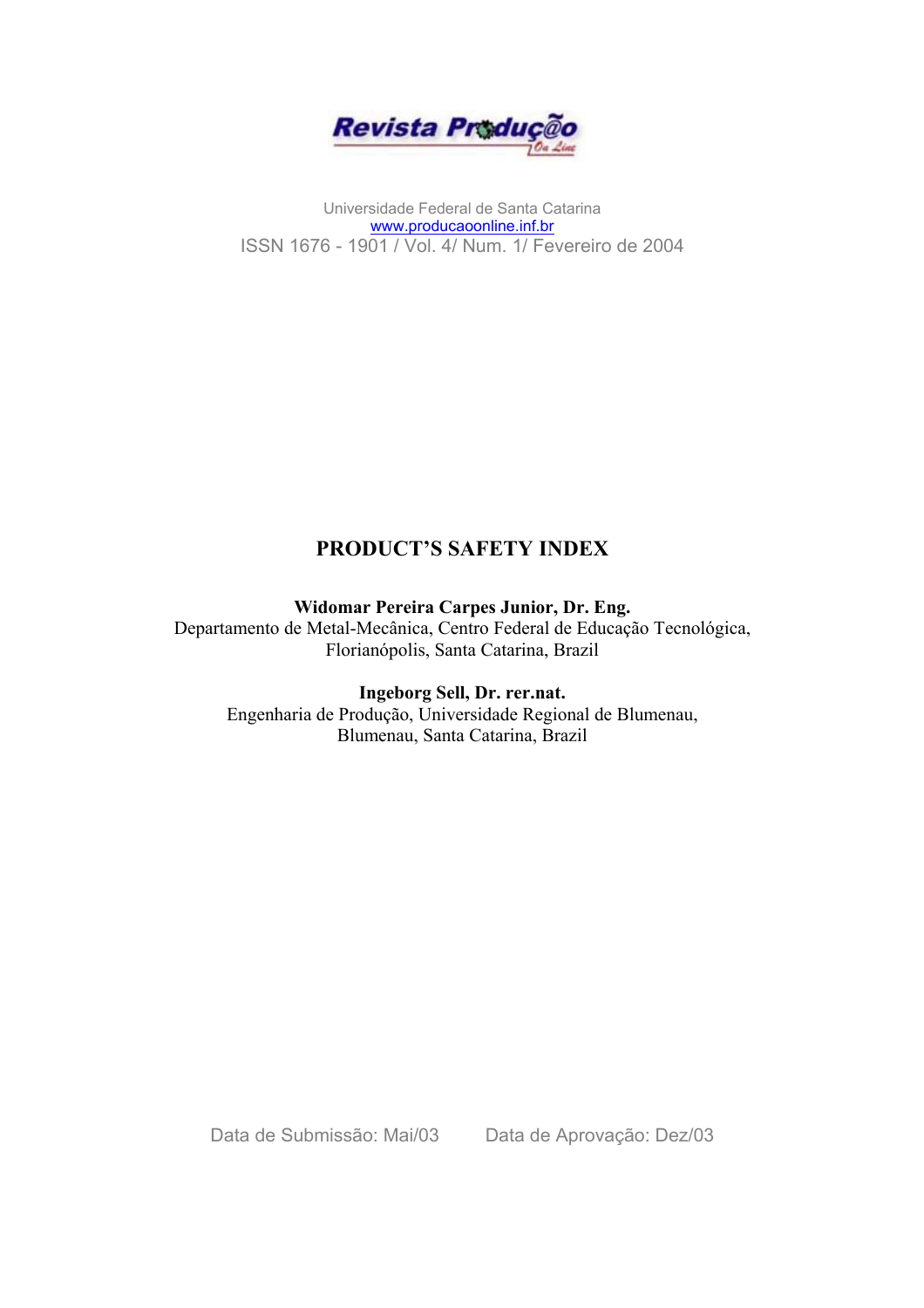## **PRODUCT'S SAFETY INDEX**

#### **Widomar Pereira Carpes Junior, Dr. Eng.**

Departamento de Metal-Mecânica, Centro Federal de Educação Tecnológica, Florianópolis, Santa Catarina, Brazil

#### **Ingeborg Sell, Dr. rer.nat.**

Engenharia de Produção, Universidade Regional de Blumenau, Blumenau, Santa Catarina, Brazil

*Depois de diferenciar entre segurança e confiabilidade e revisar formas de medí-las, este artigo apresenta um novo método para mensurar a segurança de produtos, utilizando-se da freqüência e das conseqüências dos acidentes havidos com eles. Ao final, é feita uma aplicação do método para a mensuração da segurança de equipamentos utilizados na indústria moveleira.* 

Palavras-chave: Segurança de Produtos; Estimativa de Segurança; Análise da Segurança dos Produtos.

*After differentiating between safety and reliability and reviewing ways of assessment, this paper presents a new method for assess the safety of products, utilizing the frequency and consequences of accidents occurring with products. At the end, an application of the method is made for the measurement of safety performance for equipment used in the furniture industry.* 

Keywords: Product Safety; Safety Assessment; Product Safety Analysis.

### **1 Introduction**

Accidents that have already occurred are frequently used to estimate safety. Accidents mean a lack of safety in products, systems or a work situation. Other times, reliable parameters are used (failure rate, for example) in attempts to evaluate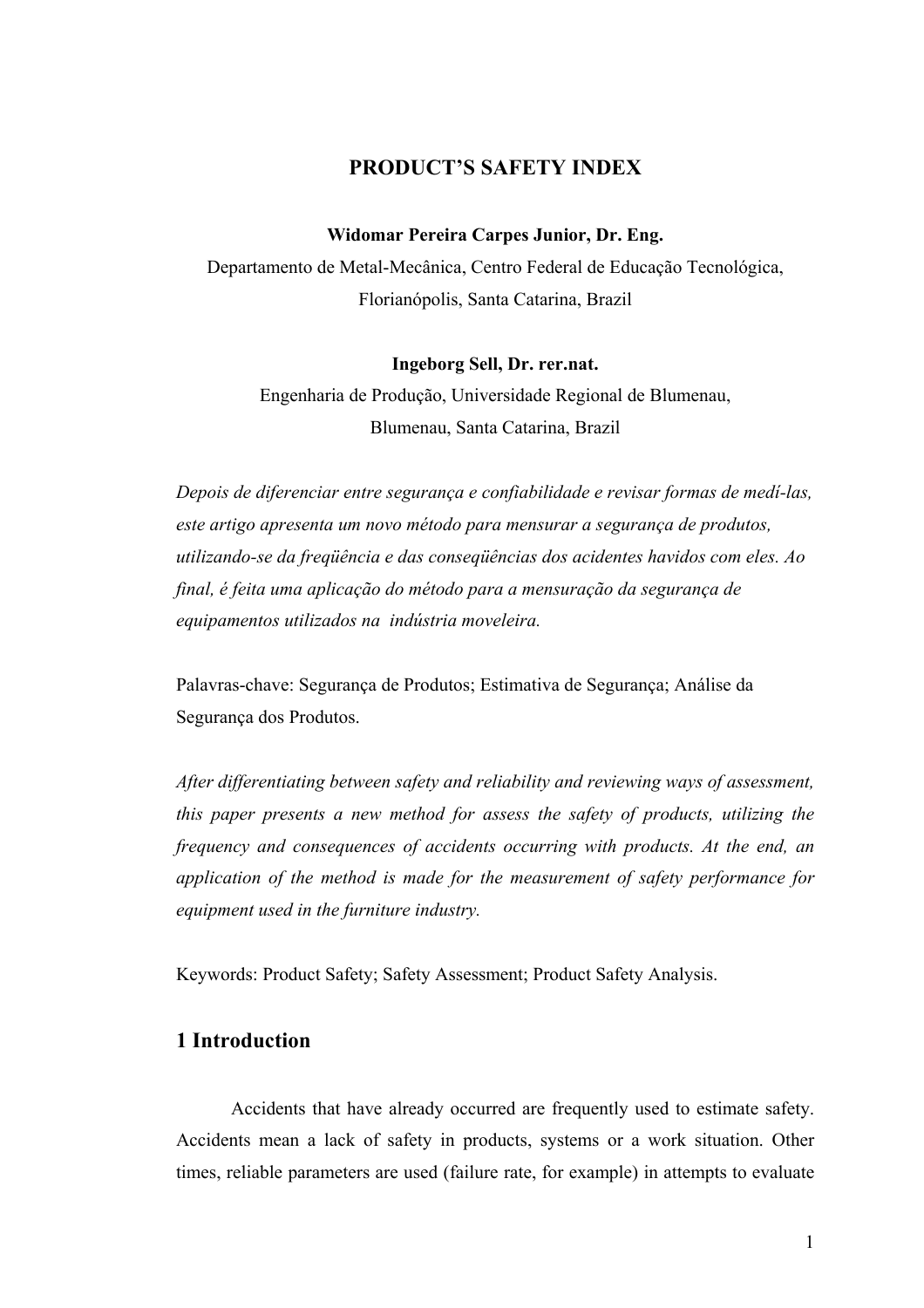product safety, although safety and reliability are not synonymous. For example, the sharper the knife, the more reliable it is, but that doesn't mean it is safe. Reliability is the ability of an item to perform a required function under specified conditions for a given period of time (ABNT, 1994). There are four fundamental parameters for reliability: probability, adequate performance, period of use or life and conditions of use (Dias, 1996). Safety, for its part, is associated with protective measures against accidents, based on the elimination of hazards and control of risks. Related to this is the non-occurrence of damage, injuries or prejudices of any nature, while reliability is associated with fulfillment of a mission. Safety is a condition that is opposed to the occurrence of accidents, occasioned by the presence of hazards in a product (Carpes Jr., 2001). This concept of safety does the use of a "failure" event unviable as the only parameter of safety for products or systems.

Due to this lack of clarity and distinction between the concepts of reliability and safety, safety analysis techniques - failure modes and effects analysis (FMEA) and fault tree analysis (FTA), for example - have been used to evaluate product safety. As these are geared towards reliability, such analyses contribute little or nothing to the improvement of product safety, except when it depends of reliability, as in cases where component failure can result in accidents.

### **2 Review of Safety Assessment**

The first attempt to estimate safety arose with the North American Military Standard MIL-STD 882, that classifys hazards in relation to the severity of the consequences should an accident occur (table 1) and in relation to the probability of an accident occurring (table 2), with a hierarchy between the various level sujectively established. The criticality matrix (table 3) results in a product of probability of occurrence based on severity. The use of this matrix depends on the company's policy, which must establish a level of acceptable risk for each product, an occasion in which subjectivity dominates. Other qualitative methods for safety systems are variations of this Standard (Gruhn, 1991).

Table 1 – Hazard severity levels (Gruhn, 1991)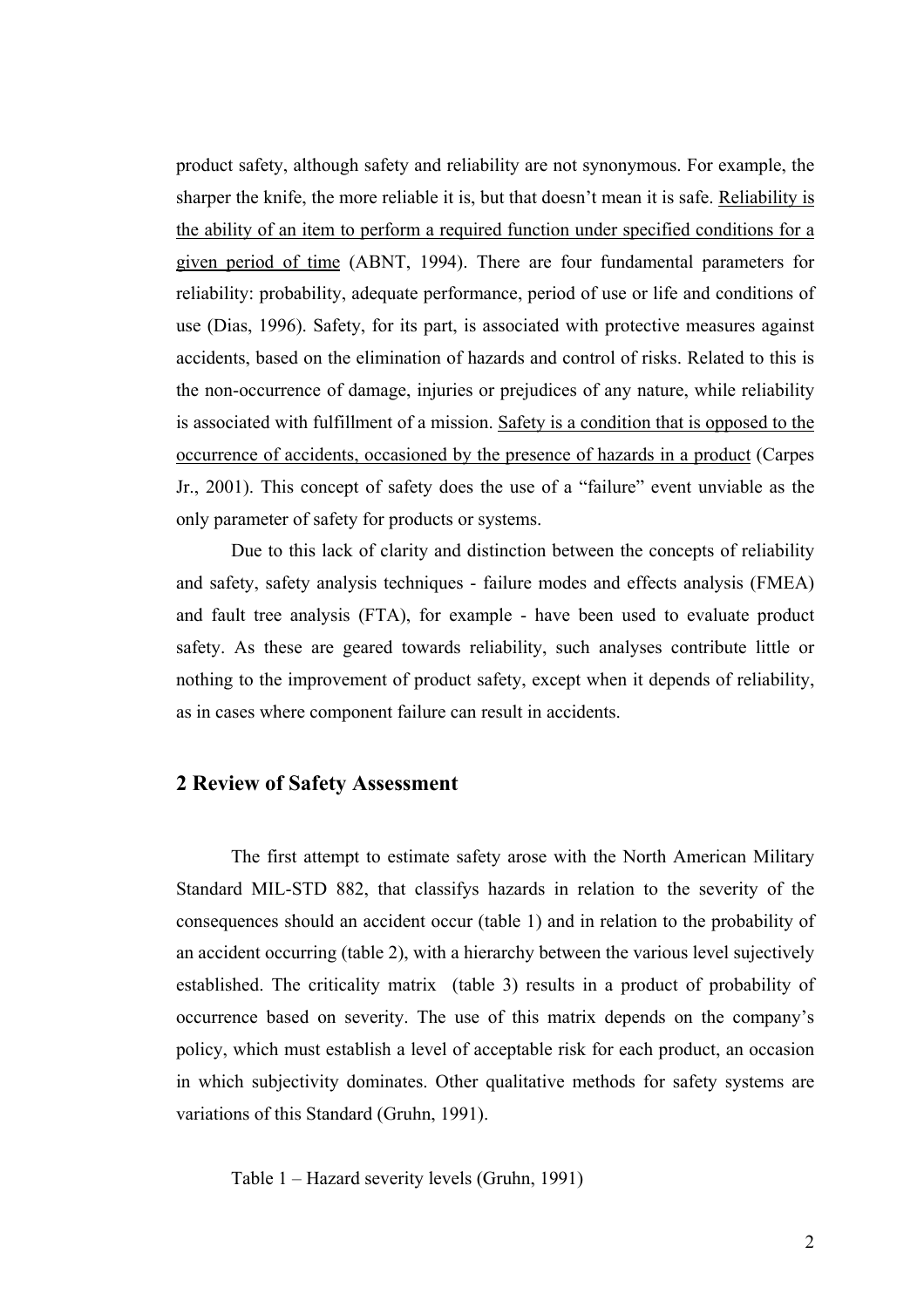|       |                    | <b>Potential Consequences</b>                    |                                                          |                                                             |  |  |
|-------|--------------------|--------------------------------------------------|----------------------------------------------------------|-------------------------------------------------------------|--|--|
| Level | <b>Description</b> | <b>Personal Injuries</b>                         | <b>Environment</b>                                       | <b>Loss of</b><br><b>Production</b><br>and/or<br>Equipament |  |  |
| 5     | Catastrophic       | Death                                            | Exposure to<br>external<br>environment with<br>damage    | $\geq$ M\$1.5                                               |  |  |
| 4     | Severe             | Accident with loss<br>of time<br>Severe Injuries | Exposure to<br>external<br>environment<br>without damage | $\geq$ \$500.000<br>to M\$1.5                               |  |  |
| 3     | Serious            | Medical treatment<br>and restrictions on<br>work | Local exposure<br>contained<br>immediately               | $\geq$ \$100.000<br>to \$500.000                            |  |  |
| 2     | Minor              | First Aid                                        | Local exposure<br>contained<br>immediately               | $>$ \$2.500 to<br>\$100.000                                 |  |  |
|       | Negligible         | No injuries                                      | No exposure                                              | $\leq$ \$ 2.500                                             |  |  |

Table 2 – Hazard probability levels (Gruhn, 1991)

|       |                    | <b>Frequency of Occurence</b>            |  |  |  |
|-------|--------------------|------------------------------------------|--|--|--|
| Level | <b>Description</b> | <b>Frequency</b>                         |  |  |  |
|       | Frequent           | Continually experimented                 |  |  |  |
|       | Probable           | Will occur frequently                    |  |  |  |
|       | Occasional         | Will occur sometimes                     |  |  |  |
| 2     | Remote             | Uncommon, but it is reasonable to expect |  |  |  |
|       |                    | occurrence                               |  |  |  |
|       | Improbable         | Uncommon, but possible                   |  |  |  |

Table 3 - Criticality matrix (Gruhn, 1991)

|                          | <b>Hazard Probability</b> |  |  |  |  |  |
|--------------------------|---------------------------|--|--|--|--|--|
|                          |                           |  |  |  |  |  |
|                          |                           |  |  |  |  |  |
|                          |                           |  |  |  |  |  |
| <b>lazard</b><br>everity |                           |  |  |  |  |  |
| చ                        |                           |  |  |  |  |  |
|                          |                           |  |  |  |  |  |

Wang et al.(1996) propose a technique using multiple criteria for improving safety systems that uses the transformation of linguistic expressions, such as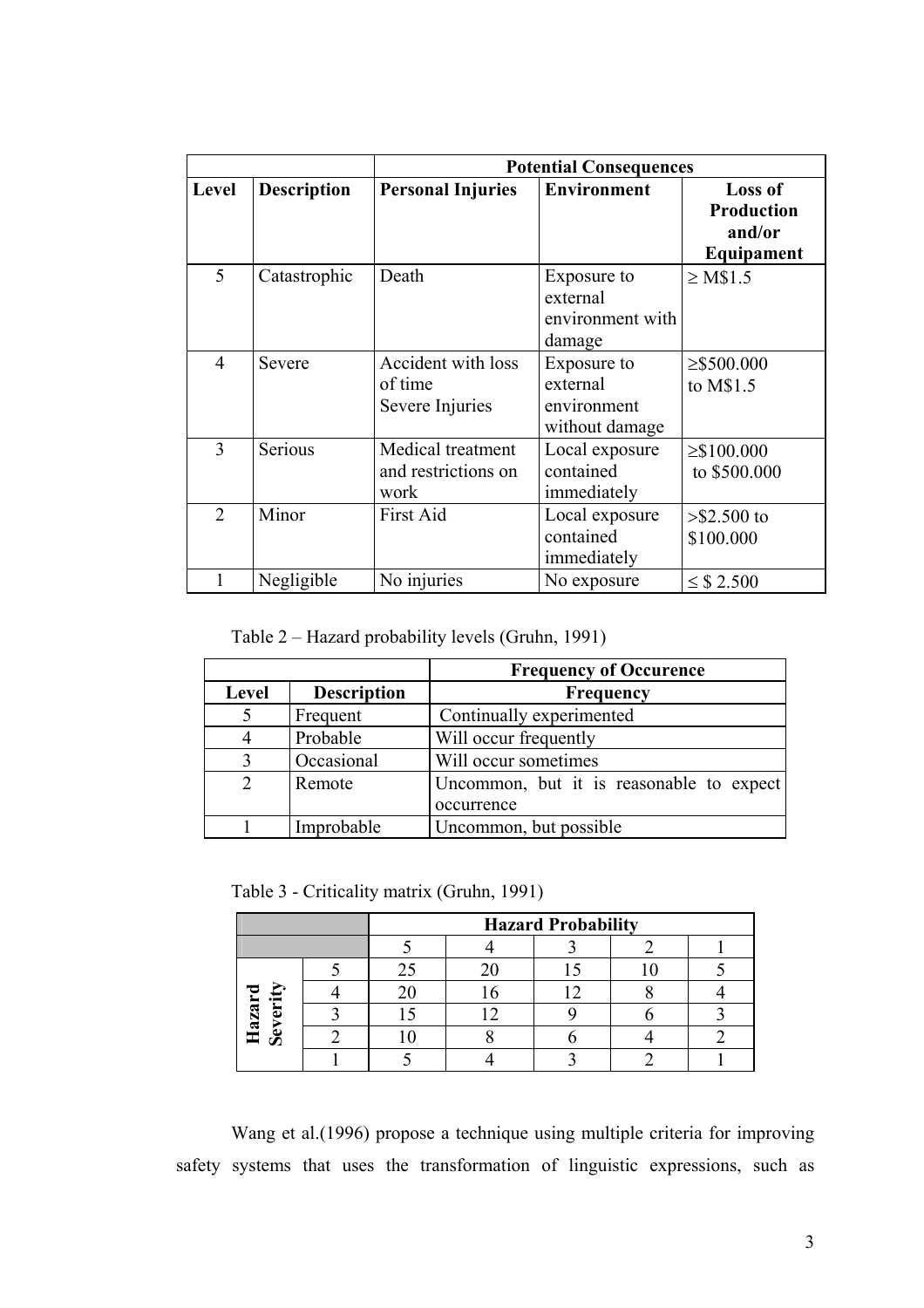catastrophic or very low, into numerical values from 0 to 10. These values are distributed in groups of similar tables and matrixes and present the probability of occurrence, intensity of consequences and the probability of occurrence of the consequences of failures. Operating with the matrixes generates numerical values that can be converted into qualitative expressions of safety and appear in a table as: poor, medium, good and excellent. Wang's technique (1991) may be characterized as subjective, as it tries to transform qualitative concepts or values into quantitative ones. Besides this, one may question if this technique is really for safety, as it used reliability data such as probability of occurrence and failures.

The quantitative methods found in the literature, such as FTA and FMEA, are related, principally, to the quantification of occurrence of systems failure events, which includes estimates of human error and human reliability, relating them to the safety of the system. These methods consider that human reliability, although an abstract assessment, is subject to assessments (Dougherty, 1997). But human error, and consequently human reliability, are dependent on the situation and various factors that are difficult to assess, such as access to memory and motor skills, raising questions about their use in the assessment of product safety.

 According to Lederman et al.(1995), techniques of analysis that try to estimate safety in terms of probability are more reliable when these do not depend on the intervention of human beings. These utilize the following parameters: reliability R, median failure rate $\overline{\lambda}$ , mean time to first failure (MTTFF), mean time between failures (MTBF) and mean repair time (MRT).

Within this idea of estimating safety through reliability, Gruhn (1991) conceptualizes availability, a term used to quantify the safety performance of a system, expressed by equation 1.

$$
Availableility = \frac{Time \space of \space safe \space operation}{Total \space time \space of \space operation} \tag{Eq. 1}
$$

For Gruhn (1991), availability (A) is the best way of quantifying the safety performance of a system. The average availability can be quantified as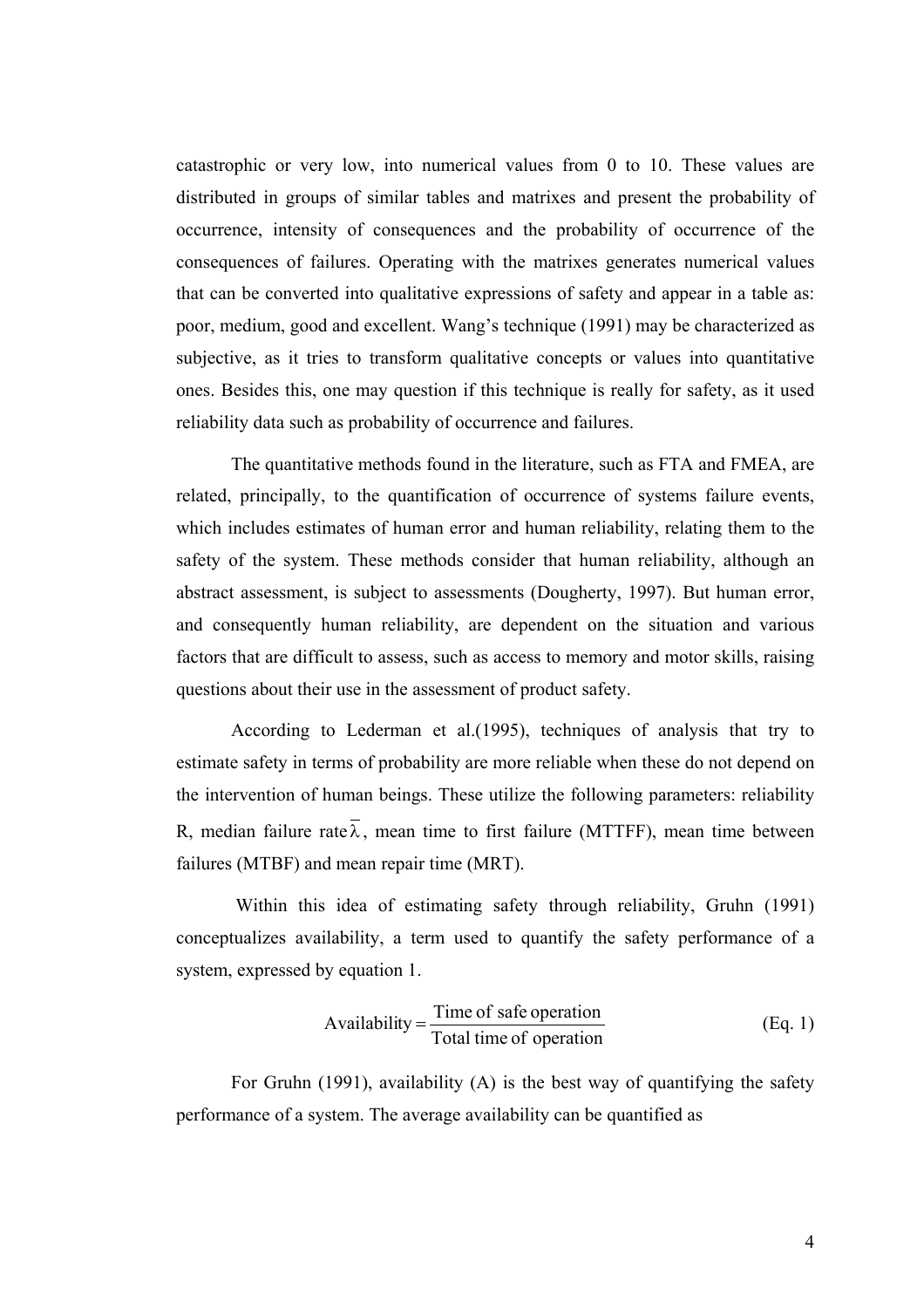$$
\overline{A}(t_1, t_2) = \frac{1}{t_2 - t_1} \int_{t_1}^{t_2} A(t) \cdot dt
$$
 (Eq. 2)

Where:

 $t_1$  = initial time of operation;

 $t_2$  = final time of operation.

The concept of availability also contains an association between failure and safety, i.e., between reliability and safety, as this uses one of the most common parameter of reliability, the time of operation.

As may be observed, the methods mentioned relate safety of the system or product with variables associated with failure incidents, characterizing themselves then, as methods of evaluating reliability. For evaluation, methods that utilize estimates of safety faults or accident occurrence are necessary.

The American Standards Association presents its accident statistics through numerical coefficients associated with two basic parameters: the frequency of accidents and the severity of accidents (Tiffin, et al., 1975), expressed in relation to the time lost through accidents and the total number of hours worked.

Khan & Abbasi (1997), analyzing accidents in the chemical industry, conclude that the severity of accidents must not only include the loss of human life, but also monetary loss and environmental degradation, besides contamination of the air, soil and water. They propose a method of multiple attributes for evaluating the existent hazard in industrial processes that results in an index, which indicates the severity of an accident on a scale of 1 to 10. The method starts with an attempt to describe the scenario of an accident, seeking to estimate the damage and the direct and indirect impacts resulting from it. They consider the three categories of direct impact to be: populational, monetary and eco-systemic. Indirect impacts include the air, soil and water. Use of these parameters makes it possible to estimate, with more accuracy, the severity, magnitude and consequences of accidents.

The parameters of direct impact correspond to the number of people possibly affected, the possible monetary loss and the prejudice to the eco-system if the accident occurs. Damage is estimated in relation to heat, pressure and toxic waste dissipated from an accident, corresponding to the strength or the energy of the typical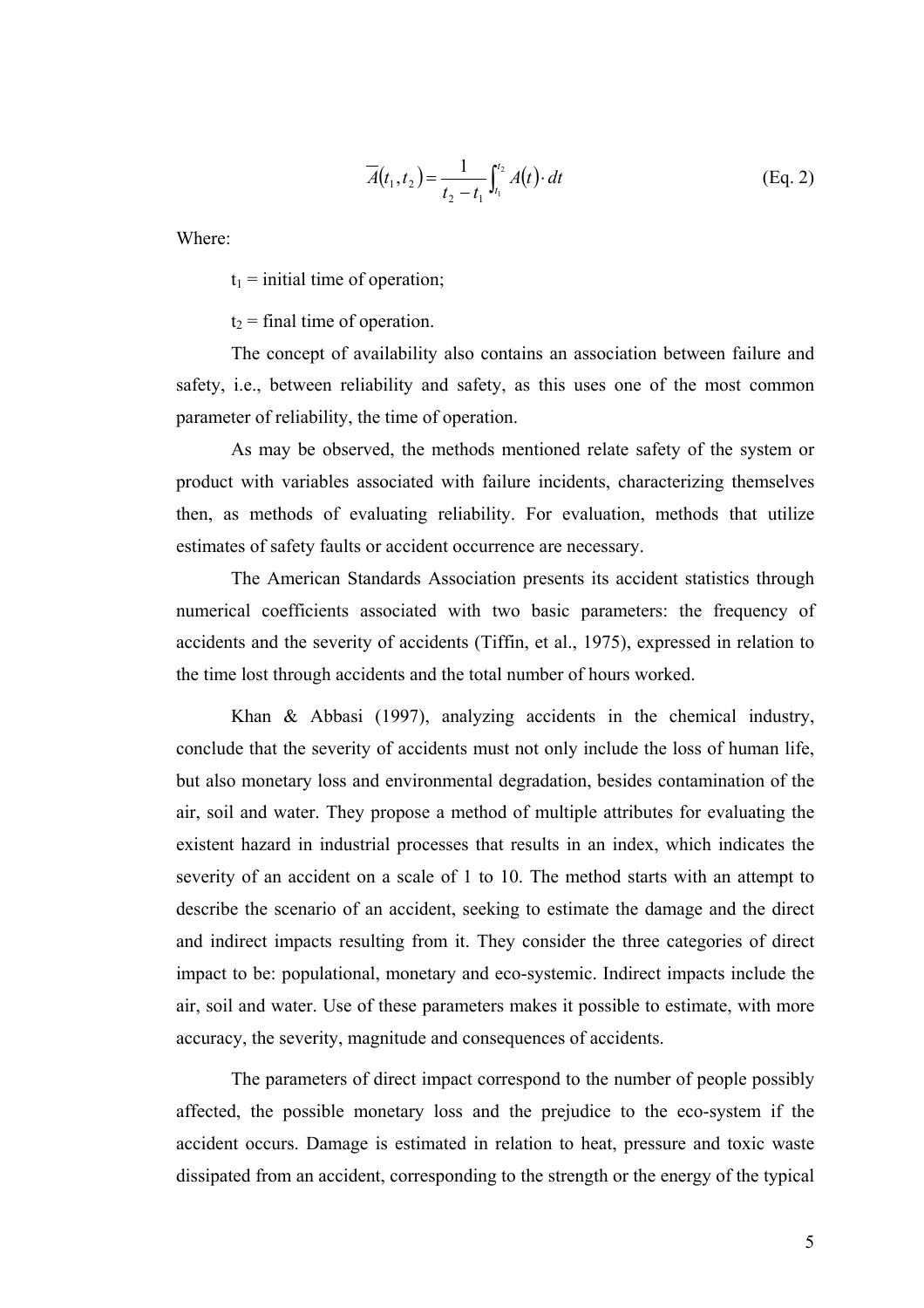chemical industry agents causing the damage. The population parameter is estimated as a function of the population density around the company (See figure 1), or rather, it considers the relation between the number of people and the area they occupy around the company. The estimate of monetary loss is established as a function of the monetary value stipulated by the assets located near, inside, or outside of the company that could be destroyed in an accident. The eco-system parameter corresponds o the area that could be devastated or aggrieved by an accident. The indirect parameters correspond to the possible contamination that would persist in an area affected by the disposition of solids, liquids and gases resulting from an accident. With the values obtained for each of the parameters and for the potential damages, the authors calculate an index that varies from 1 to 10 and classifies the accidents according to table 4.

Table 4 – Classification of accidents as a function of the index (Khan et al.,

| Index   | <b>Classification</b> | <b>Hazard</b>           |
|---------|-----------------------|-------------------------|
| () - 1  | Normal Operation      | Least                   |
| $1 - 3$ | Incident              | Low                     |
| $3 - 5$ | Accident              | High                    |
| 5 - 8   | Severe Accident       | Severe                  |
|         | Catastrophe           | <b>Extremely Severe</b> |

1997)



Figure 1 - Penalty estimation to asses damage to the population (Khan et al., 1997)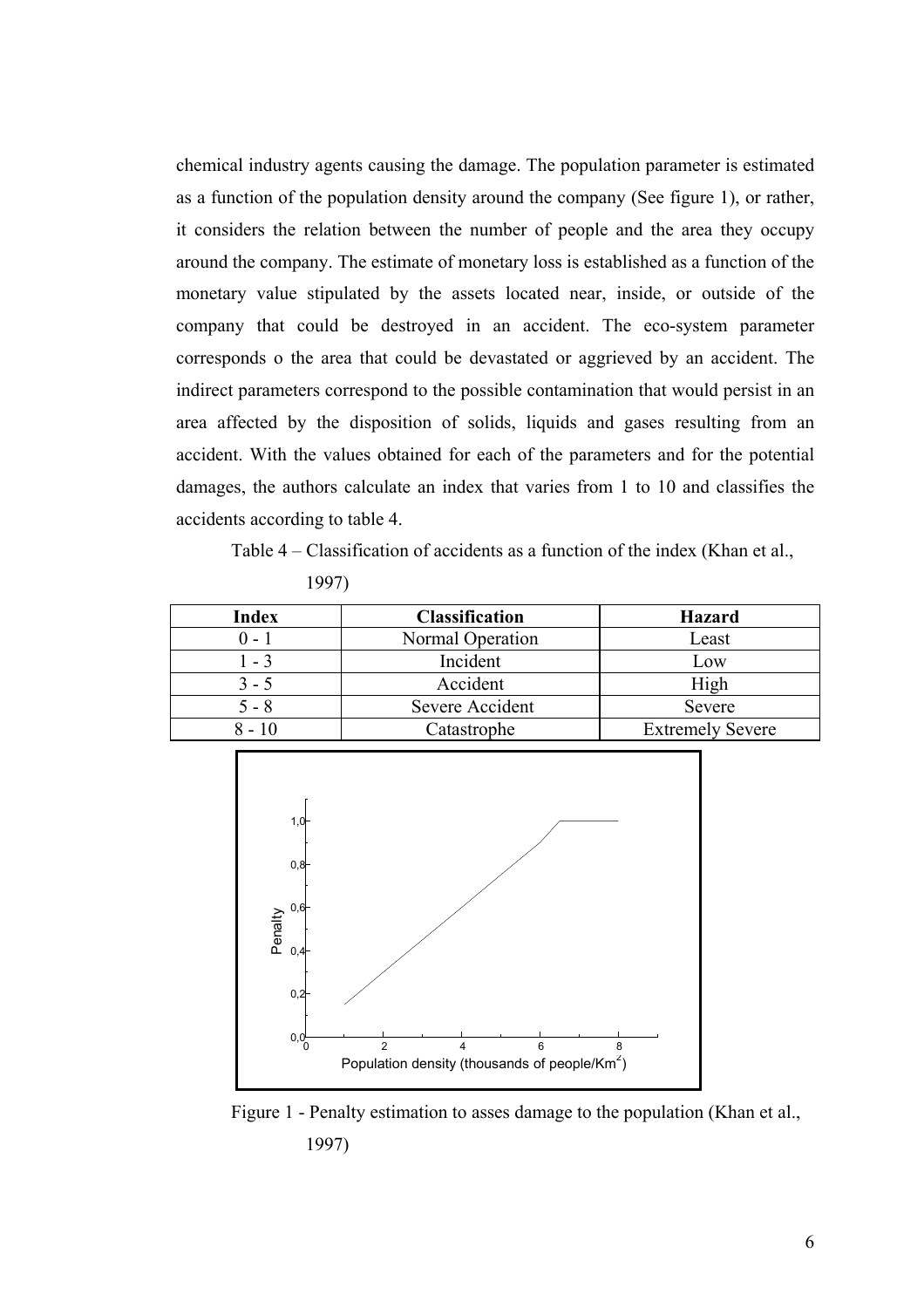Hinze et al.(1995), describe a criterion they use to realize contracts in civil construction: safety performance based on previous accident history. This criterion is significant in the selection of construction companies and uses a viable assesment: the cost of indemnities to workers or expenses due to a company's lack of safety, constituting an experience modification rating (EMR) (See eq. 3). Data taken from the past three years are is used to calculate this rate, which consider the frequency and severity of accidents that have already occurred. This reflects the ability of the builder to prevent accidents through the use of safety programs in the work environment.

$$
EMR = \frac{A_p + WA_e + (1 - W)E_e + B}{E + B}
$$
 (Eq. 3).

where:

 $A_p$  = actual primary losses (summation of costs below US\$ 5,000.00/injury);

 $W = weight$  (provided in state experience rating plan manuals);

 $A_e$  = actual excess losses (summation of costs above de US\$ 5,000.00/injury);

 $E_e$  = excessive expected loss (equal to E x (1 – reason for discount ou reduction));

 $E =$  expected excess losses (equal to the payroll x expected loss ratio);

 $B =$  ballast (provided in state experience rating plan manuals).

The methods of the American Standards Association, Khan & Abbasi (1997) and Hinze et al. (1995), do not make use of reliability parameters but use estimates and data about the lack of safety, characterized as methods for the evaluation of safety. Most of the techniques to assess the safety of products use qualitative data. Of the ones presented, only those applied to the chemical and construction industries use quantitative data, which allows the establishement of a quantitative assessment for product safety. Application of these techniques consists of estimating the consequences of accidents in terms of prejudice to human life, the environment and to finances, in order to estimate lack of safety and thus compliment safety itself.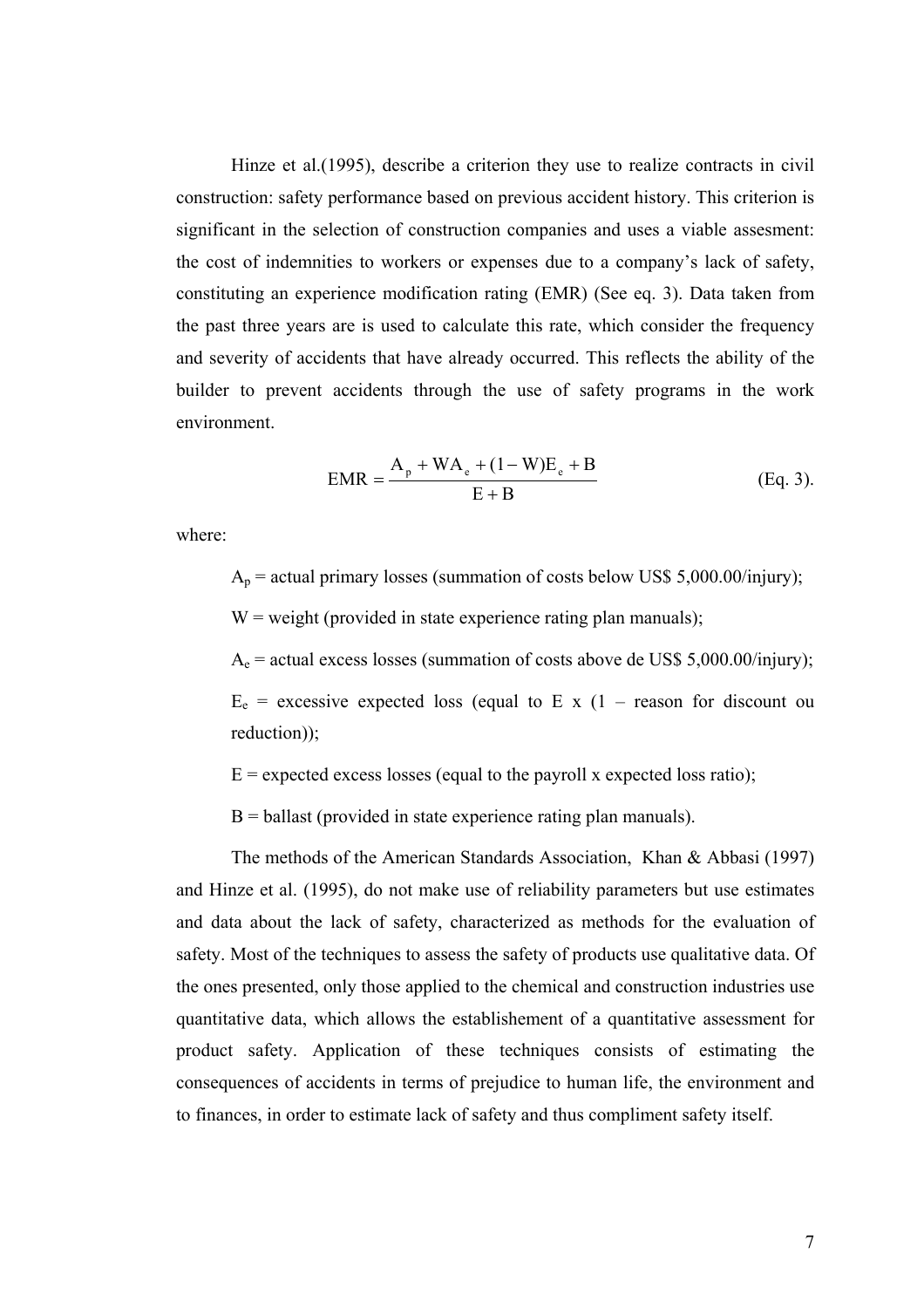### **3 Safety Assessment Method**

A method that uses frequency and the consequences of accidents to assess product safety is presented. In estimating safety, the following objectives are pursued:

- Evaluate the safety level of the product;
- Obtain information capable of improving a product's safety beginning with its design;
- Compare the safety of different products;
- Accompany the safety performance of the product along the course of time.

The stages for estimating product safety are:

- Collect and register information about previous accidents;
- Assess the consequences of the accidents;
- Assess the frequency of the accidents;
- Determine the safety index.

The assessment of safety was conceived as trying to estimate how users perceive the consequences of accidents. This perception should include all types of consequences that the user might have. The consequences of accidents can be divided into two groups of basic parameters: one that refers to the frequency or temporal rate of accident occurrence and the other refers to the consequences in terms of injuries and prejudice.

The parameters of the first group have as their objective the denotation of the relationship between the quantity of accidents and the total time of operation or use of the product. The quantity of accidents is the number of accidents that have occurred in a determined period of time. The time of use or operation is expressed in hours. Thus, one parameter of the calculation of safety will be the relationship between the number of accidents and the period of time in which they occurred.

The other group of basic parameters refers to the consequences of the accidents in terms of prejudice to human lives, finances and the environment, and consists of estimates of the possible consequences of accidents computed in the first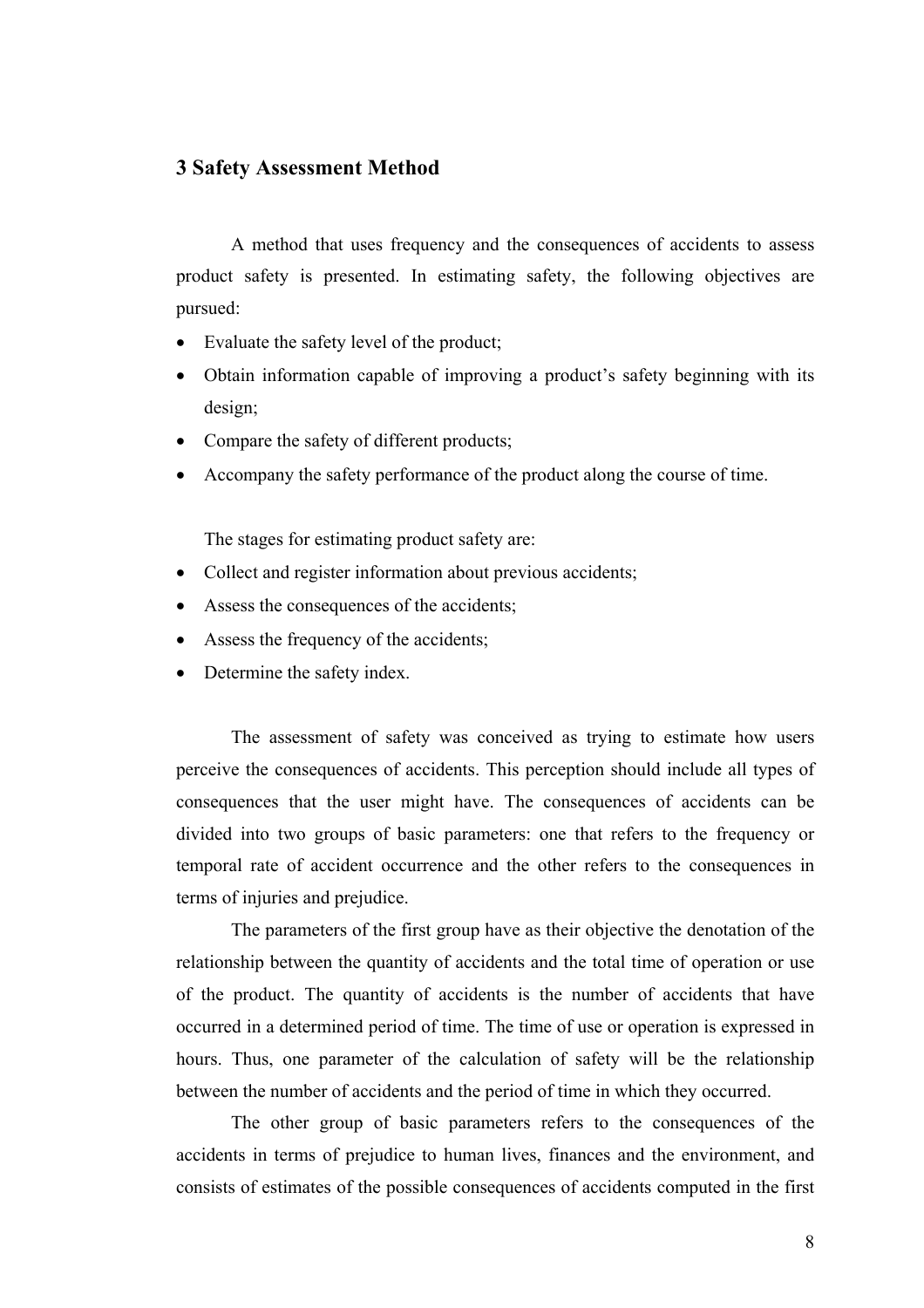group: total prejudice to the user means material and personal damages, such as injuries and death. Financial prejudice, starting with estimates of the financial or monetary parameter, must account for all types of prejudice caused by accidents, including expenses from indemnities, maintenance and recuperation of equipment and installations, recuperation of the environment, hospital internments and procedures, loss of production time, delays, loss and loss of opportunities, among others.

Environmental prejudices must account for the area affected by the accident, which was either partially or completely destroyed and which needs to be recovered. The area affected can be made up of industrial installations, the environment, constructions, seas, lakes, agricultural lands and roads. This accounting should also consider contamination of the air and water. This environmental prejudice is counted in units of area  $(m^2)$ . With the dimensions of the area affected by the accident we can estimate the environmental parameter of the accident.

Prejudice to human life resulting from an accident can be counted in terms of the number of people injured or killed when accidents occur. The reference to 'people injured' by an accident is justifiable since, many times, it is not just product users who are injured but also people who were near the scene when an accident occurred. Injuries suffered may vary from light scratches to fatalities. The number of people injured enables estimation of the personal parameter of an accident.

Injuries that people may suffer vary from light scratches to high severe injuries that may end in death. The number of people injured enables estimates of the personal parameter of the accident. Along with the personal and environmental parameters there must still be considered the severity of the injuries and damage to people and the environment, respectively. This severity is related to the intensity of the incident, varying from injuries and damage with an easy and rapid recuperation to ones that are irrevocable.

Once these parameters have been determined through information obtained from the beginning of the accident investigation, we can proceed with an estimate of the product's safety index, performed as described in items 3.1 and 3.2. The safety index of a product represents a single value that must be conceived as the notion of safety relative to the use of the product, centered around its characteristics. For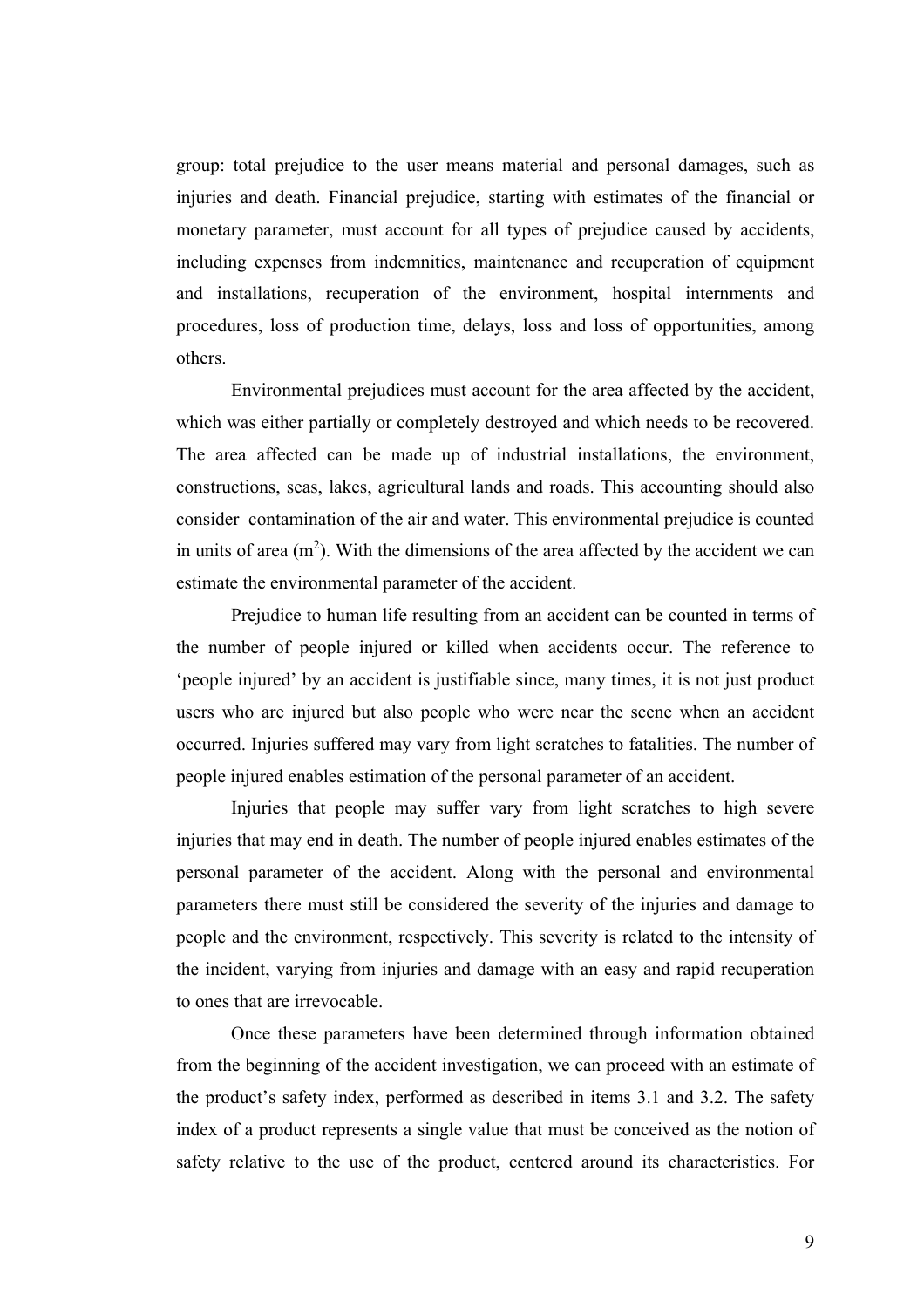example, if an accident occurs with a commercial airliner and 5 people die, this would not be considered a catastrophe as more deaths would be expected from such an event. However, if 5 people die in a car accident (all the passengers), this can be considered a catastrophe. This idea indicates a way of estimating safety as a function of the number of people involved with a product, or as a function of safety offered to the users that depends on the product at a determined moment of use. In truth then, safety is estimated in relation to the characteristics of the product, such as its cost of acquisition, the number of users and the area of the product.

In order to assess the safety of product it is necessary to collect basic information about accidents and the circumstances involved. With this information, safety assessment can proceed, serving to orient designers and manufacturers about the safety of their products, permitting comparison of the values obtained. As a consequence, safety assessment allows the continuous accompaniement of safety, enabling improvement both in relation to the probability and frequency of occurrence and reduction in the severity of accidents. When accompaniment of product safety is did, through graphics, for example, this assessment must show the tendency towards improvement or worsening of safety, revealing the results of efforts did by the designers. As an example, figure 2 presents a graphic for monthly accompaniment of the safety of two models of the same product. Observe that model A has its safety diminished with use. Model B has an index value greater than model A, although in the sommer months its safety went down, probably due to some interaction with the temperature. Comparisons like this help to prepare decision making.

Another example of the application of quantitative values obtained by safety assessment is the possibility of realizing statistical tests or of using Taguchi techniques to verify if a determined aspect can or can not influence the safety of a product. Or, through a history of values obtained through safety assessment, we can know how the safety of a product has performanced over the years.

Safety assessment must establish a reference for the design. With this, the designers will be able to orient themselves in the development, revision and specification of the product's characteristics, characterizing the prevention of accidents. That being the case, estimated value must express the property called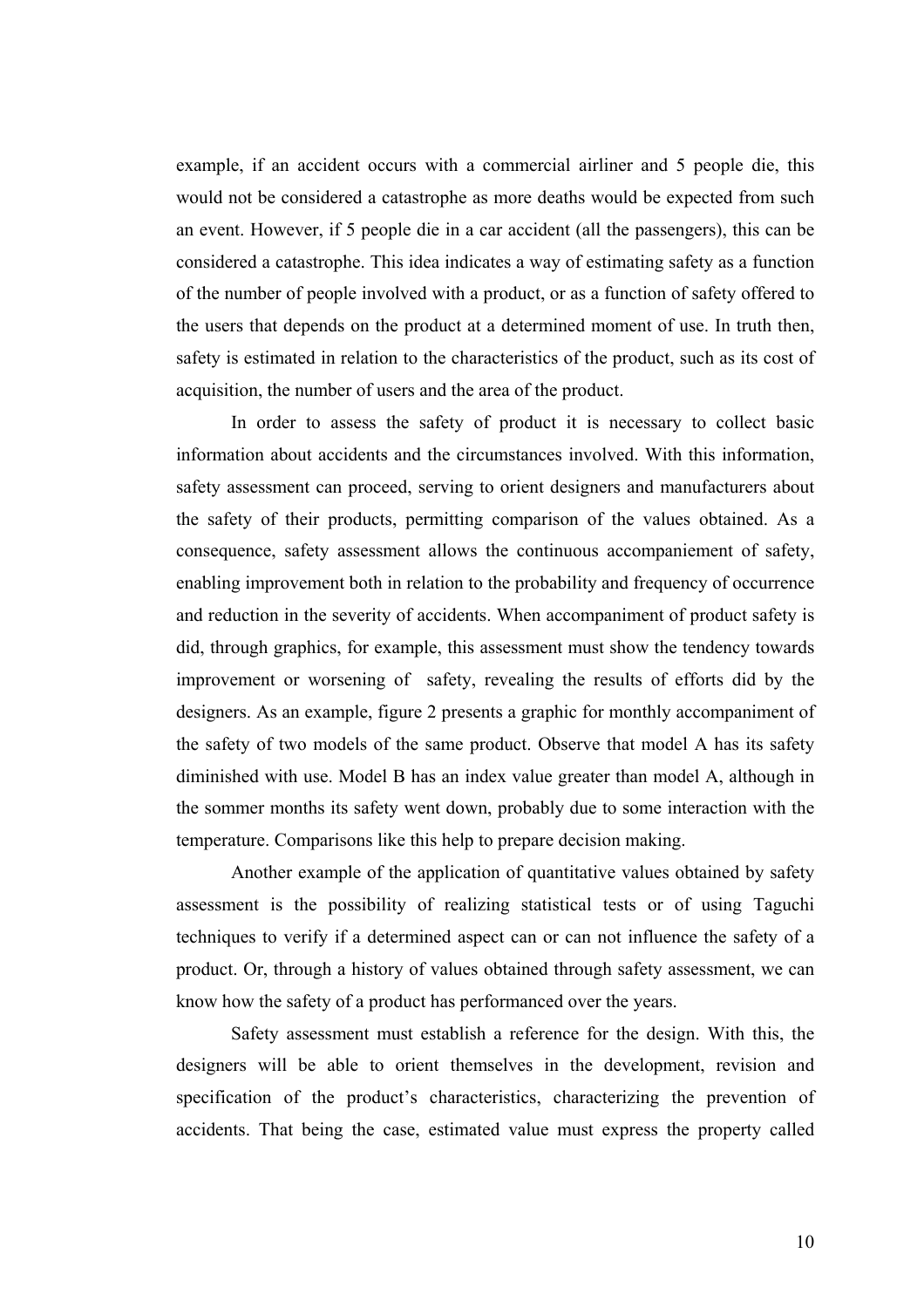safety and be applicable in the design of industrial products, in both a corrective and preventative way.



Figure 2 – Example of a graphic for accompanying the evolution in safety of two models of the same product

#### **3.1 Collecting and Registering Information**

The collection and registration of information about accidents is vital to the calculation of the safety index because it embraces the product, object or substance directly related with the accident; the subsystem involved in the accident; the potential hazard offered by the subsystem; the unsafe condition of the product due to alterations; the environmental condition; financial prejudice; resultant injuries; operator actions and the personal factor. Besides their necessity in calculating the safety index, this information is important to designers in the improvement of their product designs.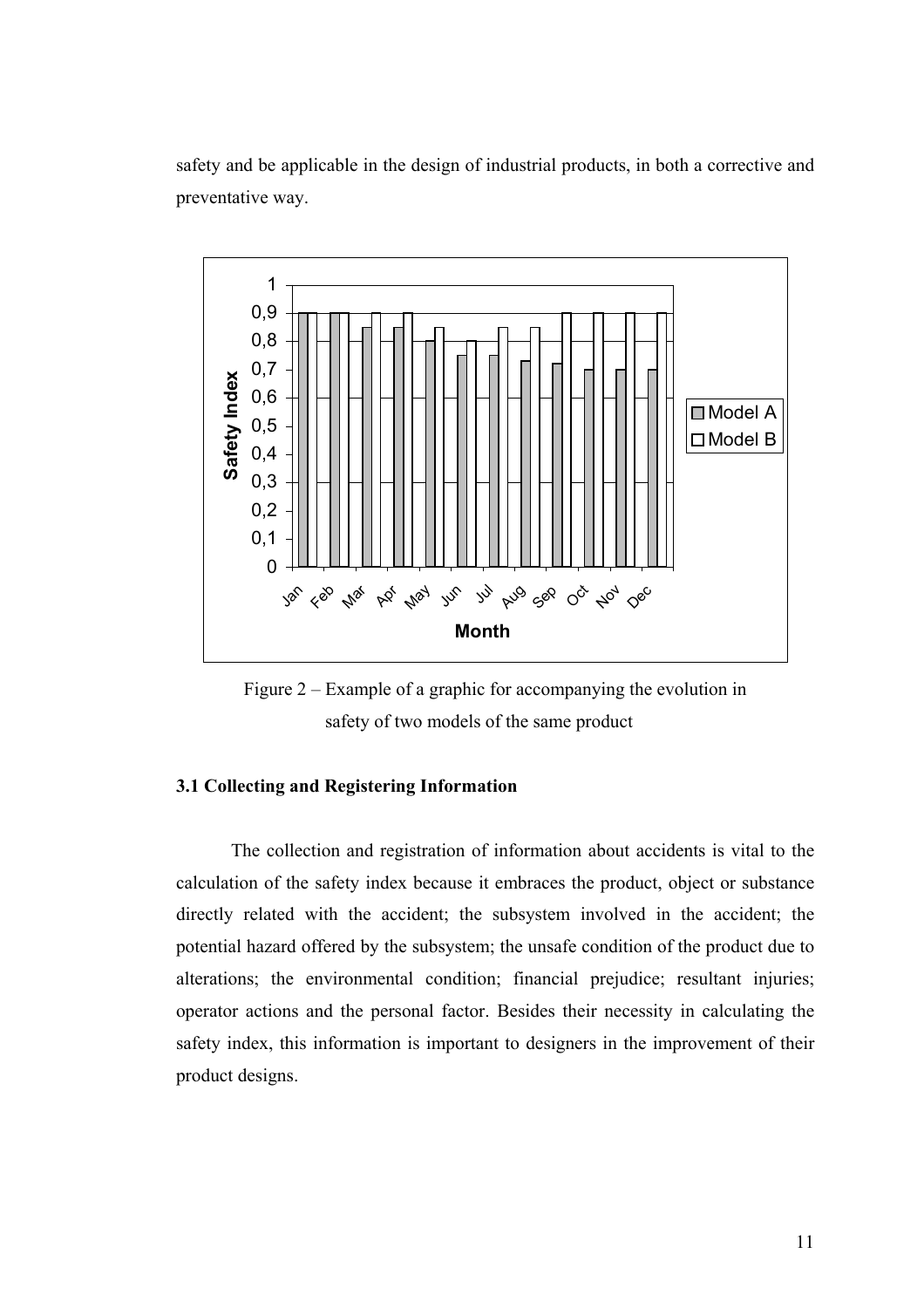#### **3.2 Assess the Consequences of Accidents**

 After the accident investigation, the consequences are estimated, considering the damage and injuries caused by the product and enabling verification of the prejudices caused by the product. An estimate of the consequence of an accident is composed of three parameters measured from the time of the accident: personal, monetary and environment. This evaluation is made form real accidents, about which information can be obtained through interviews with users or accident reports from the companies where the products are being used.

The personal parameter (PP) identifies the number of people affected by the accident, as well as the intensity of the accident upon them, and can be calculated by equation 4. With this, the intensity or severity of the accident can be determined by the resultant consequences or injuries to persons, such as accidents with light injuries, mutilation or death. This is done by responding to two questions: "**How many people were injured in the accident?"** and **"How severe is the most significant injury?"** The answers to these questions must be in agreement with the response options in tables 5 and 6.

$$
PP = NP \times GP
$$
 (Eq. 4)

Where:

 $NP =$  number of de people affected, according to the classification determined through table 5;

 $GP$  = weight attributed to the severity of the injury, according to table 6.

In case there were several people injured in the accident, it is necssary to find the most significant injury in order to attribute to it the correct GP value, which can be found through a weighted average, conforming to equation 5.

$$
GP = \frac{N_1 + 2 \times N_2 + 3 \times N_3 + 4 \times N_4}{N_1 + N_2 + N_3 + N_4}
$$
 (Eq. 5)

Where:

 $N_1$ ,  $N_2$ ,  $N_3$  e  $N_4$  = the number of people injured conforming to the injuries in table 6, or rather, with light, moderate, severe and high severe injuries, respectively.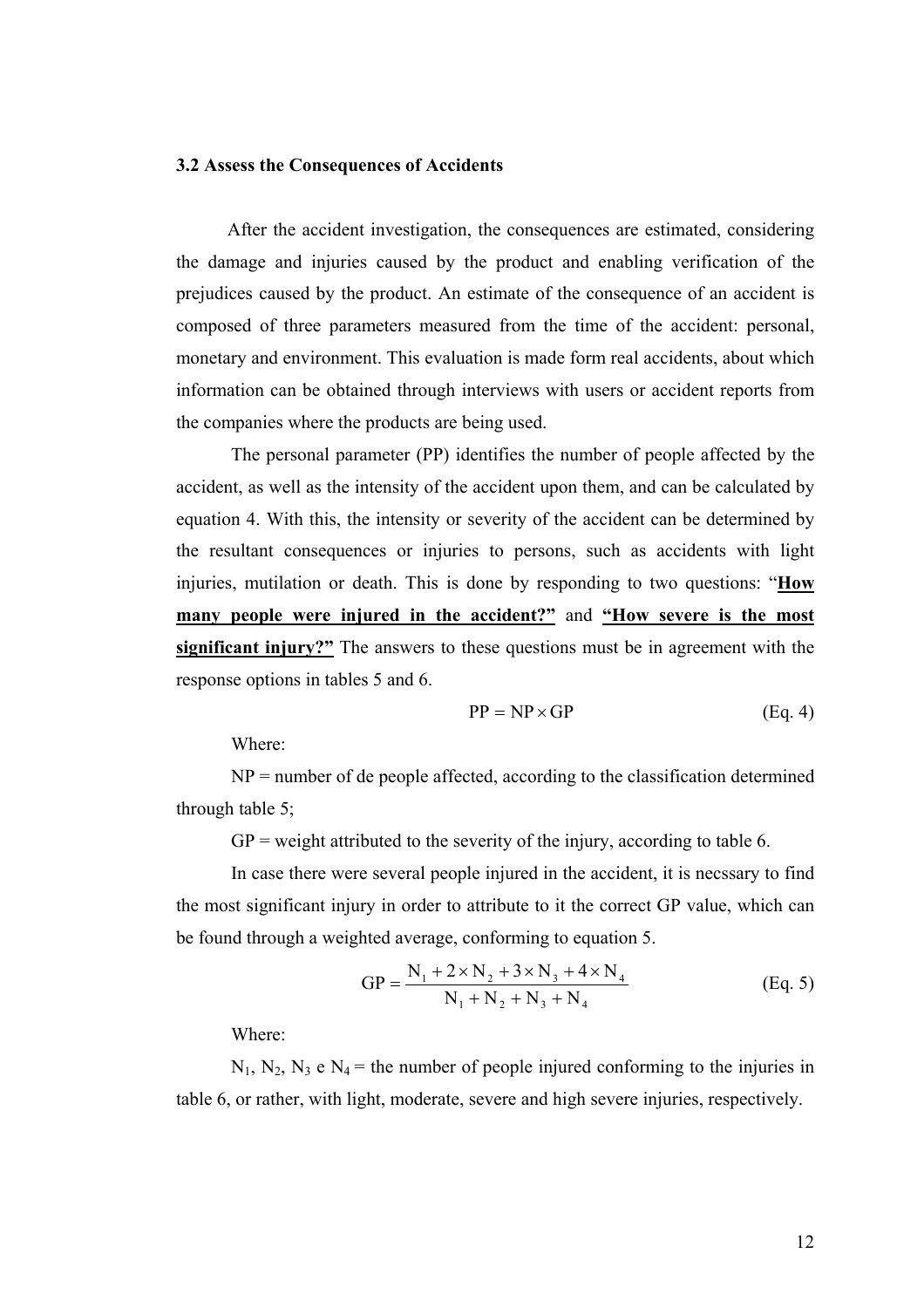| <b>Number of People Affected - NP</b>                                        | <b>Points</b> |
|------------------------------------------------------------------------------|---------------|
| No one was injured                                                           |               |
| The number of injured is less than the number of users at the time of the    |               |
| accident                                                                     |               |
| The number of injured is equal to the number of users at the time of the     |               |
| accident                                                                     |               |
| The number of injured is greater than the number of users at the time of the |               |
| accident                                                                     |               |

Table 5 – Numerical values for the number of people injured in an accident

|  |  |  |  | Table $6$ – Severity of the injuries suffered |  |
|--|--|--|--|-----------------------------------------------|--|
|  |  |  |  |                                               |  |

| Severity of the<br><b>Injury-GP</b> | Weight<br><b>Attributed to the</b><br>Severity of the<br>Injury | <b>Examples</b>                                                                                             |
|-------------------------------------|-----------------------------------------------------------------|-------------------------------------------------------------------------------------------------------------|
| Light                               |                                                                 | Small cuts, small collisions or shocks with<br>objects, no need to suspend work.                            |
| Moderate                            | $\mathcal{D}_{\mathcal{A}}$                                     | Injuries that incapacitate work for a limited<br>period of time.                                            |
| Severe                              | 3                                                               | Definitive occupational disease that makes work<br>impossible.                                              |
| <b>High Severe</b>                  | 4                                                               | Permanent invalid status that requires life<br>assistance, such as paralysis, blindness, coma and<br>death. |

Assigning points or values to human lives is a complex task given that they are irreplaceable and of inestimable value to families and friends. For example, in the English courts, the starting point for indemnities from fatal accidents is calculated by the money that the victim would have gain during the rest of his life, enabling stipulation of value on a monetary basis. In the case of non-salaried workers such as housewives, indemnity is calculated by the value necessary to be paid for someone to exercise the work. However, if a person contributed to the accident, there is a reduction in compensation. It won't do to agree with this form of calculating indemnities: human life cannot be valued just by economic productivity but by what it is; besides, this method increases the complexity of calculations of the safety index. Because of this, we have opted for a assessment centered on the product.

The environement affected identifies the area and environmental severity of the accident, such as environmental contamination and destruction of property. In relation to environmental severity, we can divide the effects of accidents into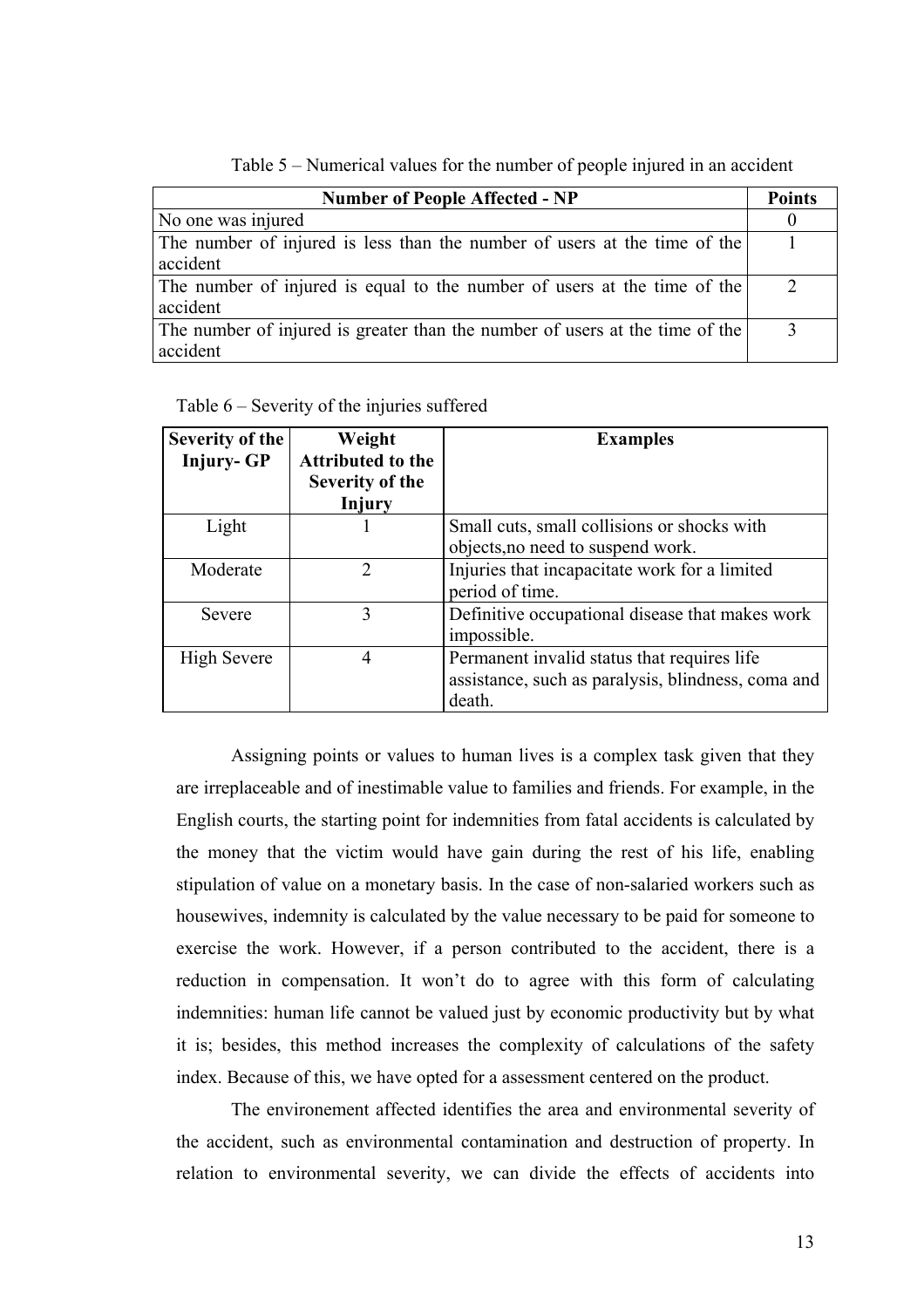consequences whose recuperations are immediate or short term, medium term and long term or impossible. To determine the environmental damage caused by accidents, one must respond to two questions: **What area was destroyed as a result of the accident?"** and **How severe was the destruction to the area?"**

The possible responses are in tables 7 and 8. To determine the greater area of the product, use table 7, multiplying the two largest dimensions of the product. The environmental parameter (PA) can be calculated with equation 6.

$$
PA = AA \times GA \qquad (Eq. 6)
$$

Where:

 $AA$  = area affected by the accident, conforming to Tabela 7;

 $GA$  = weight attributed to the severity of environemntal destruction, determined by table 8.

In case of differentiated environmental destruction, it is necessary to find the most significant environmental destruction and attribute it the correct GA value. This correct value is found through a weighted measurement, conforming to equation 7.

$$
GA = \frac{A_1 + 2 \times A_2 + 3 \times A_3 + 4 \times A_4}{A_1 + A_2 + A_3 + A_4}
$$
 (Eq. 7)

Where:

 $A_1$ ,  $A_2$ ,  $A_3$  e  $A_4$  = area destroyed by an accident conforming to classification of the severity of environmental destruction in table 8, with short, medium and long term or irrevocable recuperation, respectively.

Table 7 - Area destroyed by an accident

| <b>Area Affected by the Accident - AA</b>                                | <b>Points</b> |
|--------------------------------------------------------------------------|---------------|
| The environment was not affected                                         |               |
| The area of the affected environment is less than the area formed by the |               |
| larger area of the product                                               |               |
| The area of the affected environment is equal to the area formed by the  |               |
| larger area of the product                                               |               |
| The area of the affected environment is greater than the area formed by  |               |
| the larger area of the product                                           |               |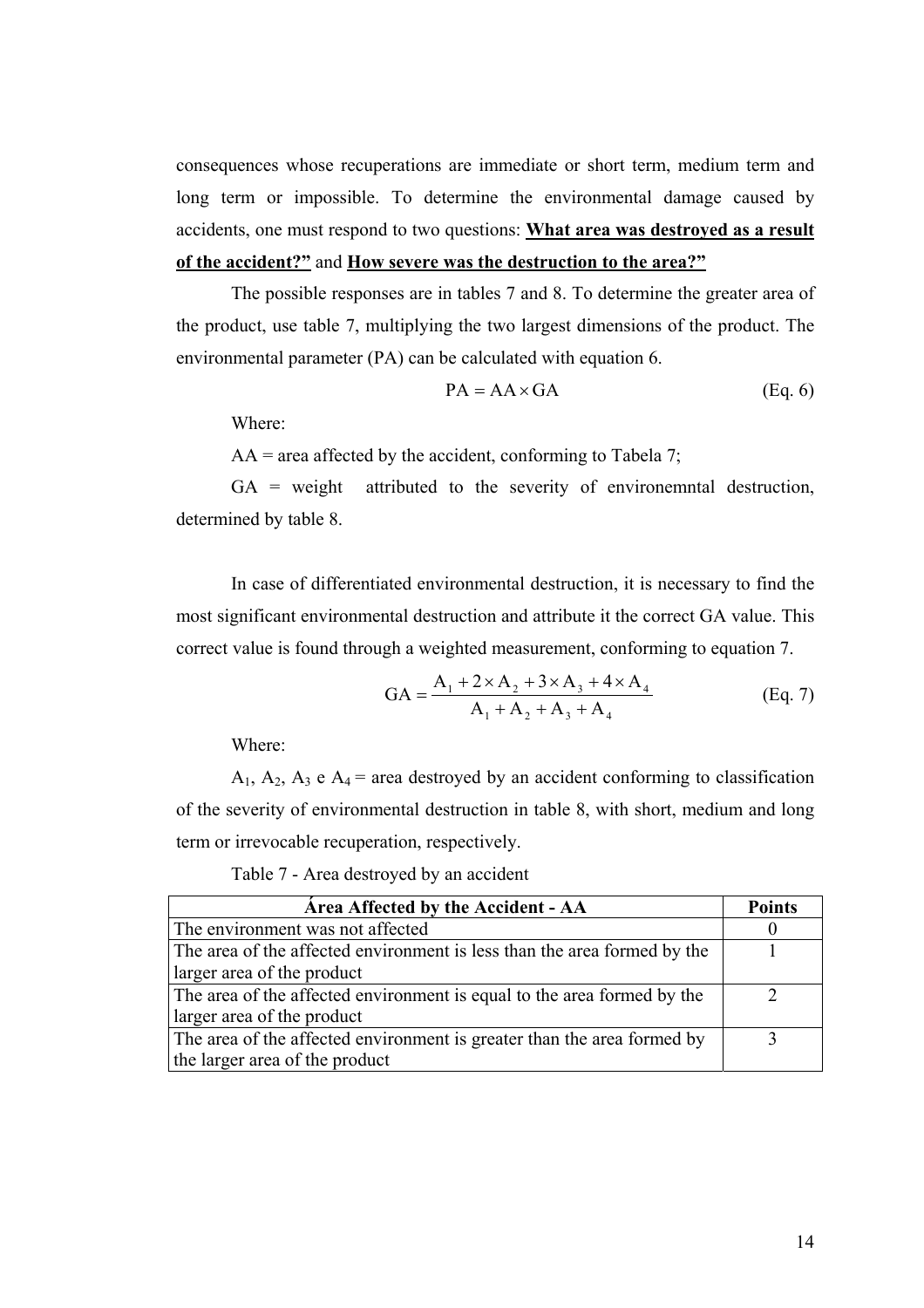| <b>Severity of</b><br><b>Environmental</b><br><b>Destruction</b> | <b>Weight Attributed to</b><br>the Severity of<br><b>Environemental</b> | <b>Examples</b>                  |
|------------------------------------------------------------------|-------------------------------------------------------------------------|----------------------------------|
| <b>GA</b>                                                        | <b>Destruction</b>                                                      |                                  |
| Immediate or short term                                          |                                                                         | Destruction of fences, walls,    |
| recuperation (up to 1 year)                                      |                                                                         | small installations and planted  |
|                                                                  |                                                                         | areas                            |
| Medium term recuperation                                         |                                                                         | Death of small, reforested trees |
| (from 1 to 10 years)                                             |                                                                         | and destruction of large         |
|                                                                  |                                                                         | installations                    |
| Long term recuperation                                           |                                                                         | Contamination of water with      |
| (between 10 and 100 anos)                                        | 3                                                                       | detergents or mineral oils       |
| Recuperation impossible                                          | 4                                                                       | Contamination with radioactive   |
| (period greater than 100)                                        |                                                                         | uranium                          |
| years)                                                           |                                                                         |                                  |

| Table $8$ – Severity of environmental destruction |  |  |  |  |  |
|---------------------------------------------------|--|--|--|--|--|
|---------------------------------------------------|--|--|--|--|--|

The monetary parameter (PM) indicates the capital losses resulting from an accident. To determine this, it is enough to compare the value of monetary losses with the cost of acquiring the product and responding to the question: **What is the relationship between the price of the product and the capital lost due to the accident?"** The possible responses are in table 9.

Table 9 – Monetary Parameter.

| <b>Monetary Parameter – PM</b>                                      | <b>Points</b> |
|---------------------------------------------------------------------|---------------|
| No loss of capital                                                  |               |
| Value of the capital lost is less than the cost of acquiring the    |               |
| product                                                             |               |
| Value of the capital lost is equal to the cost of acquiring the     |               |
| product                                                             |               |
| Value of the capital lost is greater than the cost of acquiring the |               |
| product                                                             |               |

All of these parameters result in quantitative values that can be grouped into one single value, conforming to equation 8, that determines safety index (IIC) of the product due to consequences of accidents. Equation 8 is used when there is only one observation of the accident. In cases where there are other observations of accidents under study, use equation 9.

$$
HC = \frac{(NP \times GP + AA \times GA + PM)}{\sum PMP}
$$
 (Eq. 8)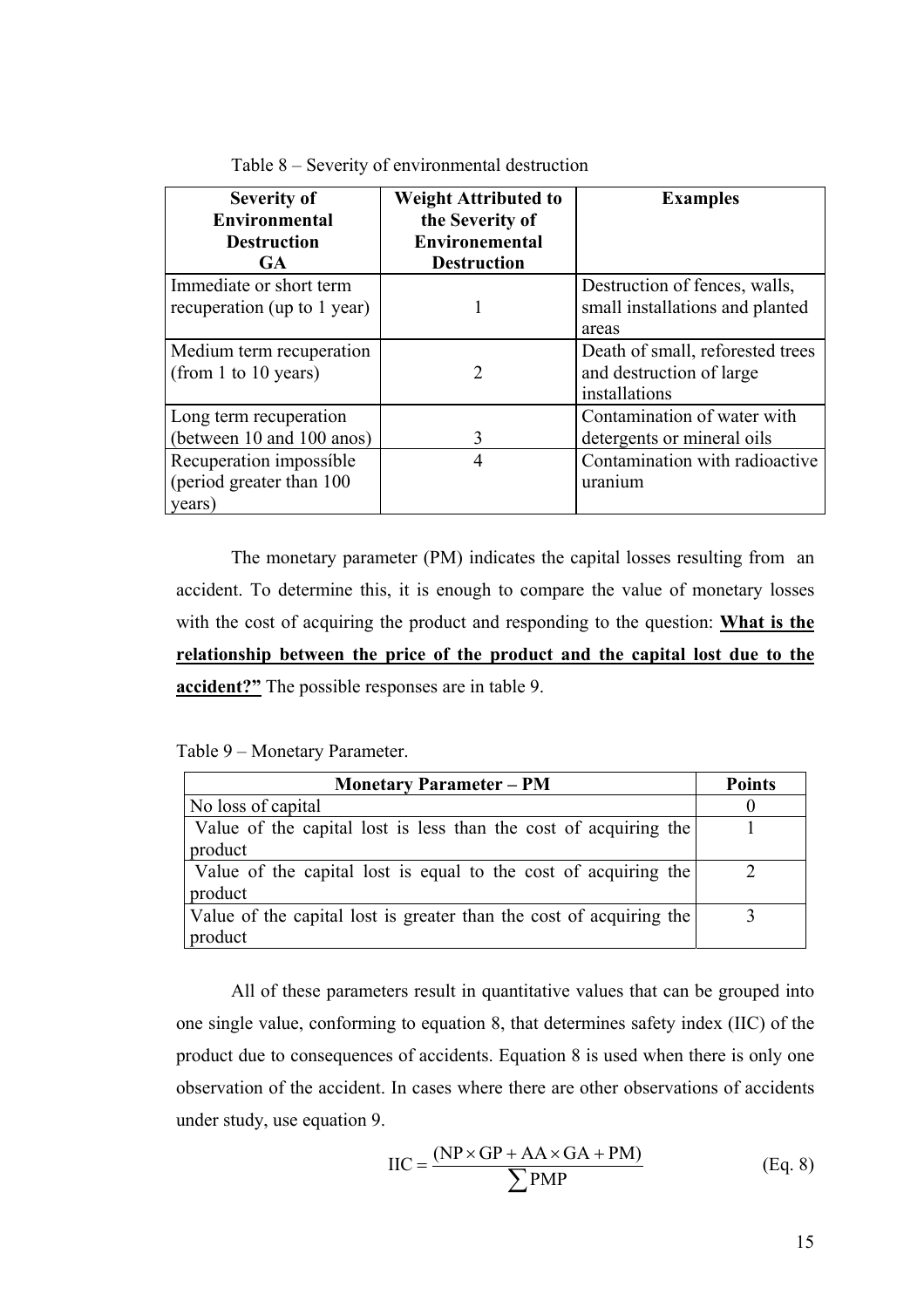Where:

 $\Sigma PMP$  = maximum possible scores sum for a hazard, due to the values suggested in tables 5 to 9, resulting in 27.

$$
IIC = \frac{\sum_{i=1}^{N} (NP_i \times GP_i) + \sum_{i=1}^{N} (AA_i \times GA_i) + \sum_{i=1}^{N} (PM_i)}{27 \times NOB}
$$
(Eq. 9)

Where:

 $N =$  number of accidents;

NOB = number of observations made.

It is worth restating that the various parameters cannot be used for making comparisons between themselves, like a comparison between monetary values and human life, for example. These are uniquely based on the parameters of the product, being applicable only through assessment of their safety. Another pertinent observation is that the scale of calues for factors NP, AA and PM was conceived over the scope of the accident. The values "0, 1, 2, and 3" signify the consequences and were, respectively, zero, less than, equal to or greater than the parameters of the product. The values of severity GA and GP were conceived with MIL STD-882 as the basis.

#### **3.3 Assess the Frequency of Accidents**

The safety index of a product due to the frequency of accidents is given by the relationship between the number of accidents and the hours of utilization of the product, conforming to equation 10.

$$
IIF = \frac{NAO}{NTHU}
$$
 (Eq. 10)

Where:

 $IIF = product safety index due to frequency of accidents;$ 

NAO = number of accidents that have occurred;

NTHU = total number of hours of utilization, including maintenance and transport between utilization sites.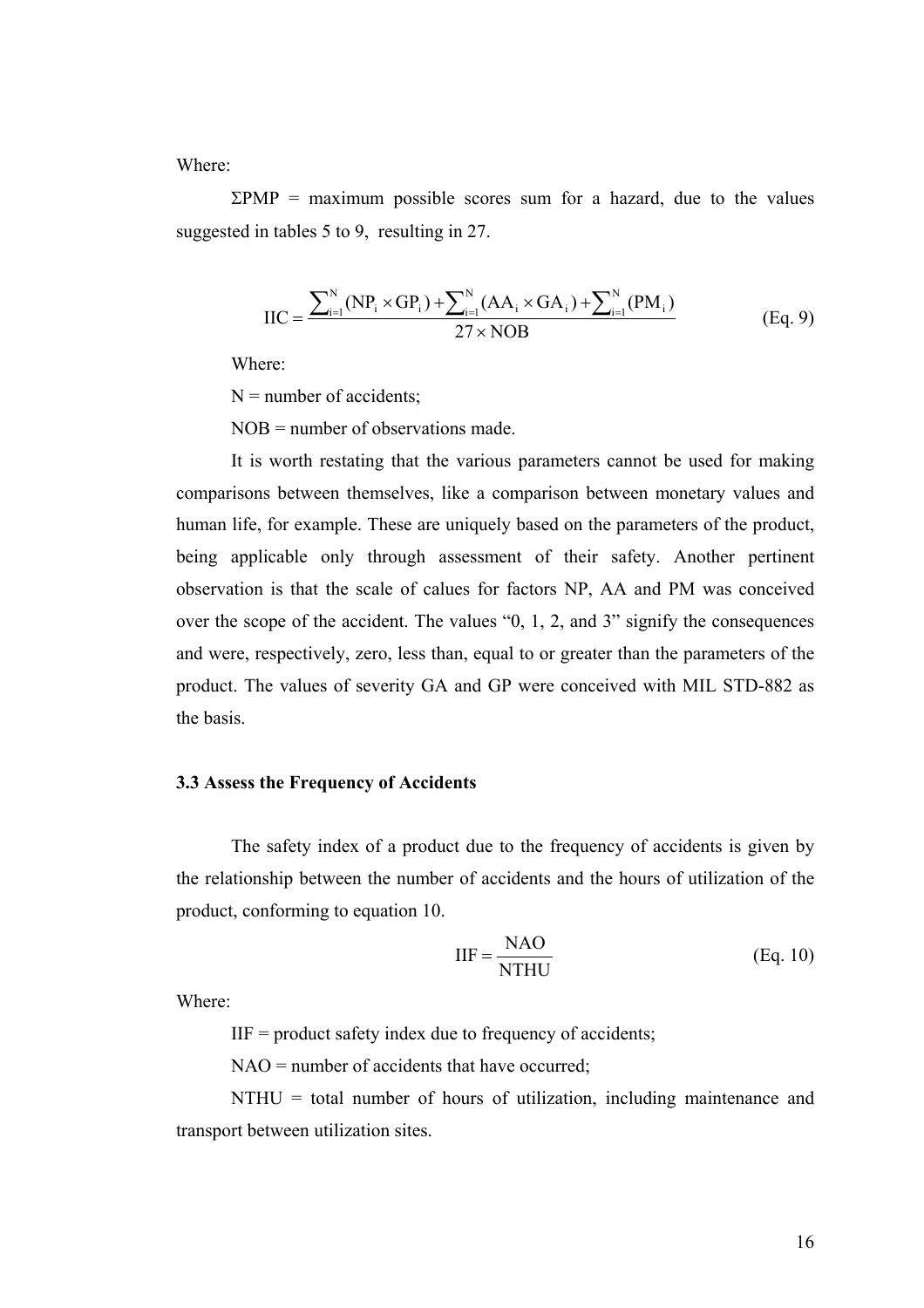#### **3.4 Determining the Product Safety Index**

Considering that safe and unsafe are self-complementary, we have:

$$
Safe = 1 - Unsafe
$$
 (Eq. 11)

And Index of Safety (IS) = (1-IIC) x (1-IIF) (Eq. 12)

This safety index represents an estimate of average product safety and can vary between 0 and 1, 1 being the ideal situation of zero accidents with the product. As any accident presuposes the existence of hazards, in order to improve product safety it is necessary to reduce the number and severity of hazards, making the occurrence of accidents difficult and lessening the severity of their consequences. The safety index, and its parameters, allows the realization of continuous and systematic accompaniement of product safety, besides being an aspect of product quality.

Safety assessments must be made with already existent products. Useful information can be obtained from laboratory tests and from accompanying the use of the product by the user. Information arising from the user can be obtained through technical assistance or through a proper system of obtaining user information. It is unrealistic to suppose that a product has 100% safety just because no information to the contrary has been gleaned from the users. In such a case, it is more probable that the user information obtainment system is not functioning properly.

It is recommended, as a question of economy, that the study be a sample, or rather, that the manufacturer be able to verify the safety of its products through information randomly obtained from users. For products made in reduced quantities, but of great responsibility, it may be necessary to assess the safety of all products.

### **4 Case Study**

This case study, which aims to verify the applicability of safety mensurement, was made among companies in the furniture industry in the State of Santa Catarina, more specifically with 5 kinds of equipment: router, circular saw, shaper, spindle moulder and squaring saw. Figure 3 presents the number of accidents with these machines in the companies visited, during the period of January  $1<sup>st</sup>$  to August  $14<sup>th</sup>$ ,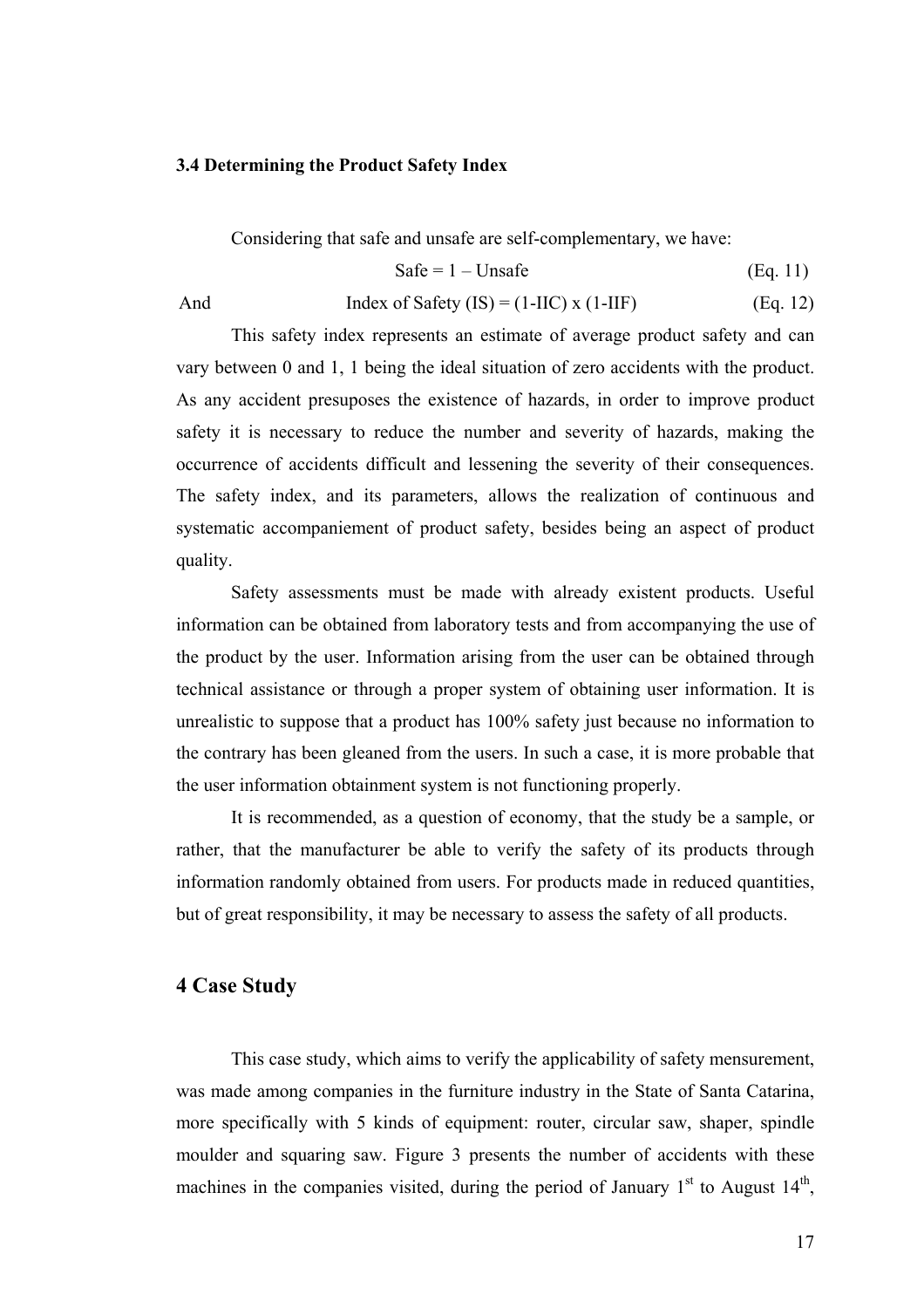2000 (227 days), resulting in a total of 5448 work hours. In table 10, the parameters and safety indexes obtained are calculated, these last shown in Figure 4.



Figure 3 – Number of accidents per machine

Table 10 – Values of parameters and safety index of the equipment

|                     | Equipment              |                 |                       |                 |                     |  |  |
|---------------------|------------------------|-----------------|-----------------------|-----------------|---------------------|--|--|
|                     | <b>Spindle Moulder</b> | <b>Router</b>   | <b>Shaper</b>         | <b>Circular</b> | <b>Squaring Saw</b> |  |  |
|                     |                        |                 |                       | <b>Saw</b>      |                     |  |  |
| Monetary            | $2+1+1+1$              | $0 + 0$         | $1+1+0+1+1$           | $1+1$           |                     |  |  |
| Parameter           |                        |                 |                       |                 |                     |  |  |
| Personal            | $2x3+2x2+2x1+2x1$      | $1x4+1x2$       | $1x1+1x1+1x1+1x1+1x2$ | $2x1+2x3$       | 1x2                 |  |  |
| Parameter           |                        |                 |                       |                 |                     |  |  |
| <b>Enviromental</b> | $0+0+0+0$              | $0 + 0$         | $0+0+0+0+0$           | $0 + 0$         | $\theta$            |  |  |
| Parameter           |                        |                 |                       |                 |                     |  |  |
| Number of           | $\overline{4}$         | $\overline{2}$  | 5                     | $\overline{2}$  | $\mathbf{1}$        |  |  |
| <b>Accidents</b>    |                        |                 |                       |                 |                     |  |  |
| <b>IIC</b>          | 0,1407                 | 0,1111          | 0,0926                | 0,0617          | 0,0370              |  |  |
| IIF                 | $1,468\times10^{-4}$   | $1,835x10^{-4}$ | $2,294x10^{-4}$       | $6,118x10^{-5}$ | $6,118x10^{-5}$     |  |  |
| <b>Safety Index</b> | 0,8591                 | 0,8887          | 0,9072                | 0,9382          | 0,9629              |  |  |
| <b>IS</b>           |                        |                 |                       |                 |                     |  |  |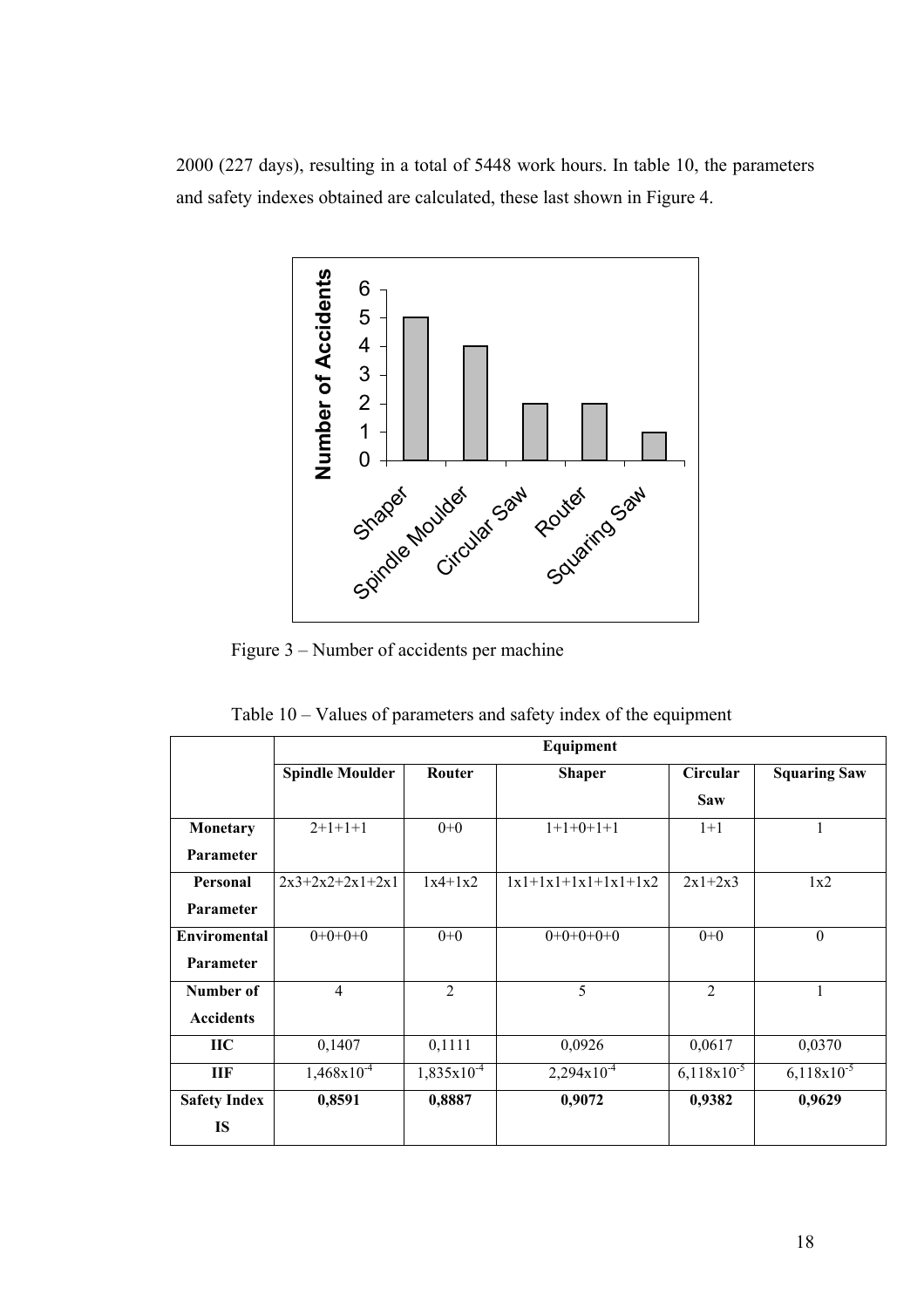It may be observed that the shaper caused more accidents, although these were the least serious, generating small damage and injuries such as trapped fingers or throwing off fragments. The machines that caused the worst accidents were the spindle moulders and the routers, which can be verified through the safety indexes attributed to these machines: 0.8591 and 0.8887, respectively. The safety indexes obtained are thus consistent with experience.



Figure 4 – Equipment ordered according to safety index

### **5 Final Considerations**

This work compared the significance of safety and reliability, verifying that they are not synonomous. Even so, some techniques of safety analysis avail themselves of reliability data. Assessment of safety enables evaluation of product safety in real conditions of use, which is its principal advantage. Even the best estimates or analytical tools, if applied to a product's characteristics without consideration of its use, are subject to errors when they do not consider the real interactions between the product and the environment, the abilities of the users and the wear and tear of the product, among other things. In the proposal for estimating product safety presented here, a value or index has been generated which considers the elements that constitute real conditions of use of the product. The principal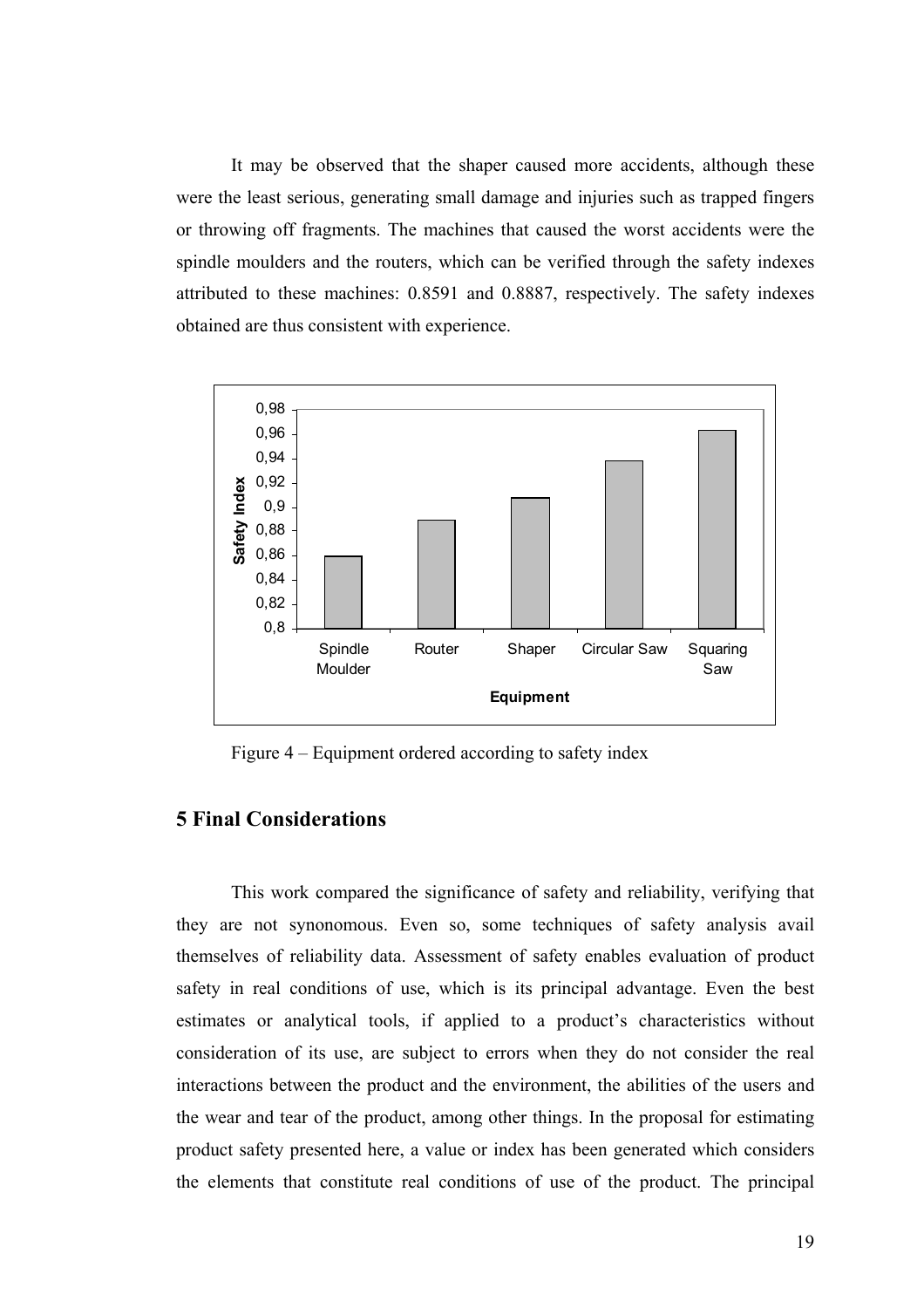function of the determination of a product's safety index is to accompany the evolution of the product's safety. Through this index, we may verify if efforts to improve safety have really been obtained. Other information about the product and the the conditions under which accidents occur serve to demonstrate for the designer how those accidents occurred.

Application of safety assessment demonstrates that it may be used with different products, and thus applicable with any product. Besides this, safety assessment provides consistent values, since it not only considers the number of accidents but also their intensity and severity, which results in values different from those that are traditionally represented as safety indicators. This can be observed in comparing figures 3 and 4.

The safety index is an estimate of an aspect of qualtiy perceived by the user of the product: safety. The complement of this index reflects an estimate of what the user perceives when accidents occur, or rather, that product safety is partial instead of absolute, and the index estimates this partial sense. It thus takes into consideration the feelings that the user has in relation to a product.

The product safety estimate could be realized through analytical techniques made about the product's characteristics, without considering accidents that have occurred. However, this estimate would be unrealistic since it would not consider the real use of the product, which may different from the intended design. Besides, users cannot be adequately trained to use the product correctly. An evaluation of a product's safety, starting with its characteristics, is useful for new products not yet in use, without similar products being available. In spite of the difficulties, this evaluation reveals hazards that exist in the product, a basic pre-condition in the occurrence of accidents.

### **6 References**

(ABNT, 1994) ASSOCIAÇÃO BRASILEIRA DE NORMAS TÉCNICAS. Rio de Janeiro. **NBR 5462, Confiabilidade e Mantenabilidade - Terminologia**. Rio de Janeiro, 1994. 37 pg.